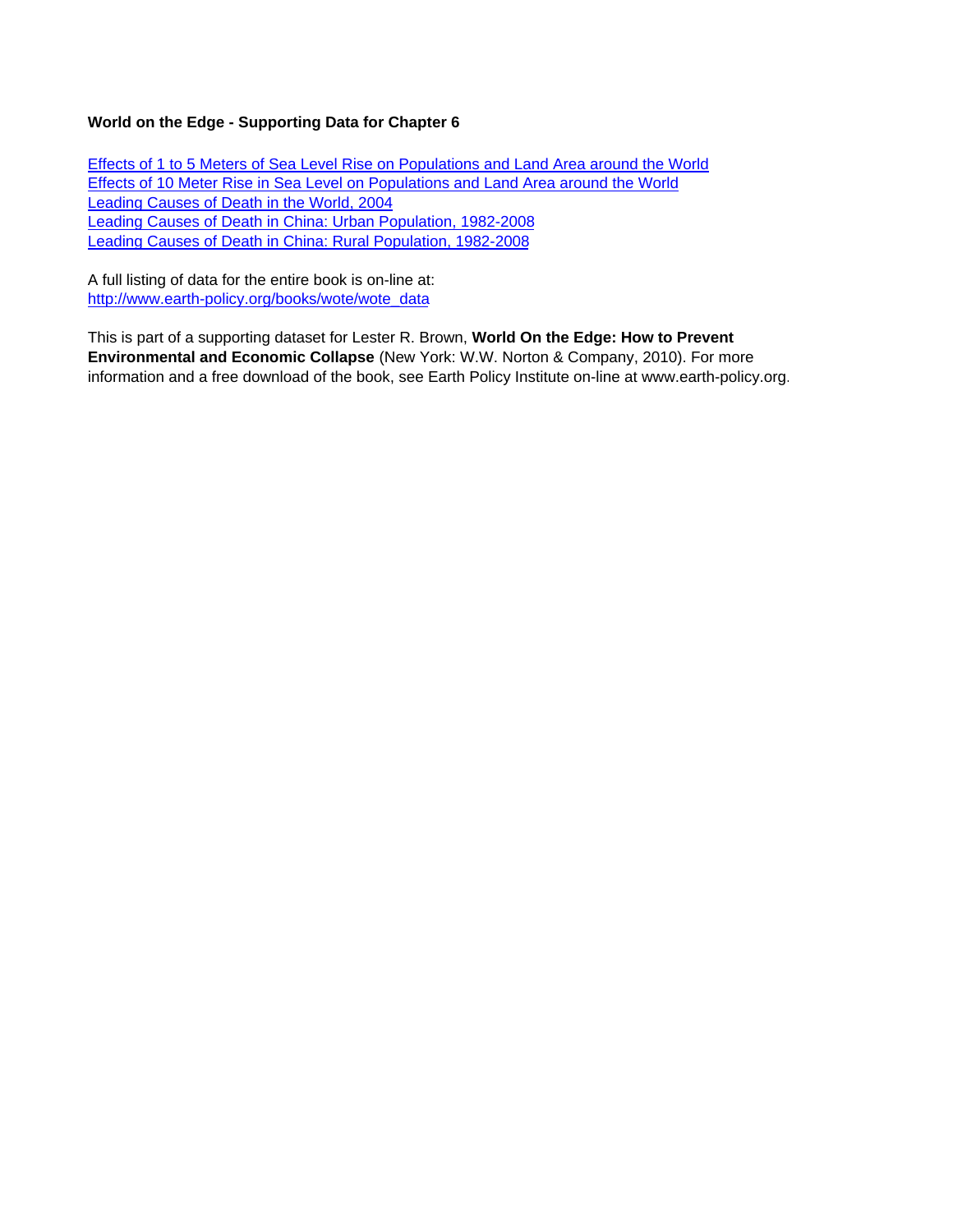### **Effects of 1 to 5 Meters of Sea Level Rise on Populations and Land Area around the World**

| Region                       | Sea Level Rise | <b>Population Directly Affected</b> |         | Area Inundated           |         | Urban Area Inundated     |         | Agricultural Area Inundated |         |
|------------------------------|----------------|-------------------------------------|---------|--------------------------|---------|--------------------------|---------|-----------------------------|---------|
|                              | Meters         | Millions                            | Percent | <b>Square Kilometers</b> | Percent | <b>Square Kilometers</b> | Percent | Square Kilometers           | Percent |
|                              |                | 2.9                                 | 0.6     | 64,632                   | 0.3     | 3,080                    | 0.6     | 16,104                      | 0.3     |
|                              |                | 4.7                                 | 0.9     | 101,736                  | 0.5     | 5,212                    | 1.0     | 29,514                      | 0.6     |
| Latin America & Caribbean    |                | 7.2                                 | 1.5     | 149,183                  | 0.8     | 8,090                    | 1.6     | 47,003                      | 1.0     |
|                              |                | 10.3                                | 2.1     | 193,786                  | 1.0     | 11,614                   | 2.3     | 66,330                      | 1.4     |
|                              |                | 13.5                                | 2.7     | 234,117                  | 1.2     | 15,294                   | 3.0     | 85,959                      | 1.8     |
|                              |                | 8.3                                 | 3.2     | 24,654                   | 0.3     | 3,679                    | 1.9     | 4,086                       | 1.2     |
|                              |                | 10.9                                | 4.2     | 33,864                   | 0.3     | 5,037                    | 2.7     | 6,031                       | 1.7     |
| Middle East and North Africa |                | 13.7                                | 5.3     | 43,727                   | 0.4     | 6,529                    | 3.4     | 8,007                       | 2.3     |
|                              |                | 16.5                                | 6.3     | 53,615                   | 0.5     | 7,951                    | 4.2     | 9,819                       | $2.8\,$ |
|                              |                | 19.4                                | 7.5     | 63,120                   | 0.6     | 9,384                    | 4.9     | 11,451                      | 3.2     |
|                              |                | 2.1                                 | 0.5     | 18,641                   | 0.1     | 430                      | 0.4     | 1,646                       | 0.0     |
|                              |                | 3.7                                 | 0.8     | 28,083                   | 0.2     | 742                      | 0.7     | 3,404                       | 0.1     |
| Sub-Saharan Africa           |                | 4.3                                 | 0.9     | 42,645                   | 0.3     | 1,268                    | 1.2     | 6,595                       | 0.2     |
|                              |                | 8.5                                 | 1.8     | 59,661                   | 0.4     | 1,853                    | 1.7     | 11,231                      | 0.3     |
|                              |                | 11.0                                | 2.4     | 77,253                   | 0.5     | 2,449                    | 2.2     | 16,145                      | 0.4     |
|                              |                | 37.2                                | 2.0     | 74,020                   | 0.5     | 6,648                    | 1.7     | 45,393                      | 0.8     |
|                              |                | 60.2                                | 3.2     | 119,370                  | 0.8     | 11,127                   | 2.9     | 78,347                      | 1.4     |
| East Asia                    |                | 90.0                                | 4.8     | 178,177                  | 1.3     | 17,596                   | 4.5     | 121,728                     | 2.2     |
|                              |                | 126.2                               | 6.7     | 248,970                  | 1.8     | 25,725                   | 6.6     | 174,076                     | 3.2     |
|                              |                | 162.4                               | 8.6     | 325,089                  | 2.3     | 34,896                   | 9.0     | 229,185                     | 4.2     |
|                              |                | 5.9                                 | 0.5     | 12,362                   | 0.3     | 809                      | 0.3     | 3,442                       | 0.1     |
|                              |                | 10.2                                | 0.8     | 21,983                   | 0.5     | 1,379                    | 0.6     | 6,951                       | 0.2     |
| South Asia                   |                | 17.8                                | 1.4     | 35,696                   | 0.9     | 2,311                    | 1.0     | 13,501                      | 0.5     |
|                              |                | 22.1                                | 1.7     | 52,207                   | 1.2     | 3,599                    | 1.5     | 23,716                      | 0.8     |
|                              |                | 39.5                                | 3.0     | 69,225                   | 1.7     | 5,117                    | 2.1     | 35,190                      | 1.2     |
|                              |                | 56.3                                | 1.3     | 194,309                  | 0.3     | 14,646                   | 1.0     | 70,671                      | 0.4     |
|                              |                | 89.6                                | 2.0     | 305,036                  | 0.5     | 23,497                   | 1.6     | 124,247                     | 0.7     |
| World                        |                | 133.0                               | 3.0     | 449,428                  | 0.7     | 35,794                   | 2.5     | 196,834                     | 1.1     |
|                              |                | 183.5                               | 4.2     | 608,239                  | 1.0     | 50,742                   | 3.5     | 285,172                     | 1.6     |
|                              |                | 245.9                               | 5.6     | 768,804                  | 1.2     | 67,140                   | 4.7     | 377,930                     | 2.1     |

Notes: These data are for 84 coastal developing countries; low-lying island nations, which are among those nations most affected by rising seas, are not included in this study. Population and GDP data are from 2000. The data presented here are conservative; they likely underestimate the magnitude of impacts because coastal populations have increased over the last decade and because the analysis does not take into account changes in storm surges as a result of sea level rise. Methodology of study from which these data are taken consisted of overlaying population and area data onto inundation zones with GIS software. Inundation zones were determined through analysis of coastline and elevation data and exclude low-lying areas that are not contiguous with the coast.

Source: Susmita Dasgupta et al., *The Impact of Sea Level Rise on Developing Countries: A Comparative Analysis* (Washington, DC: World Bank, February 2007).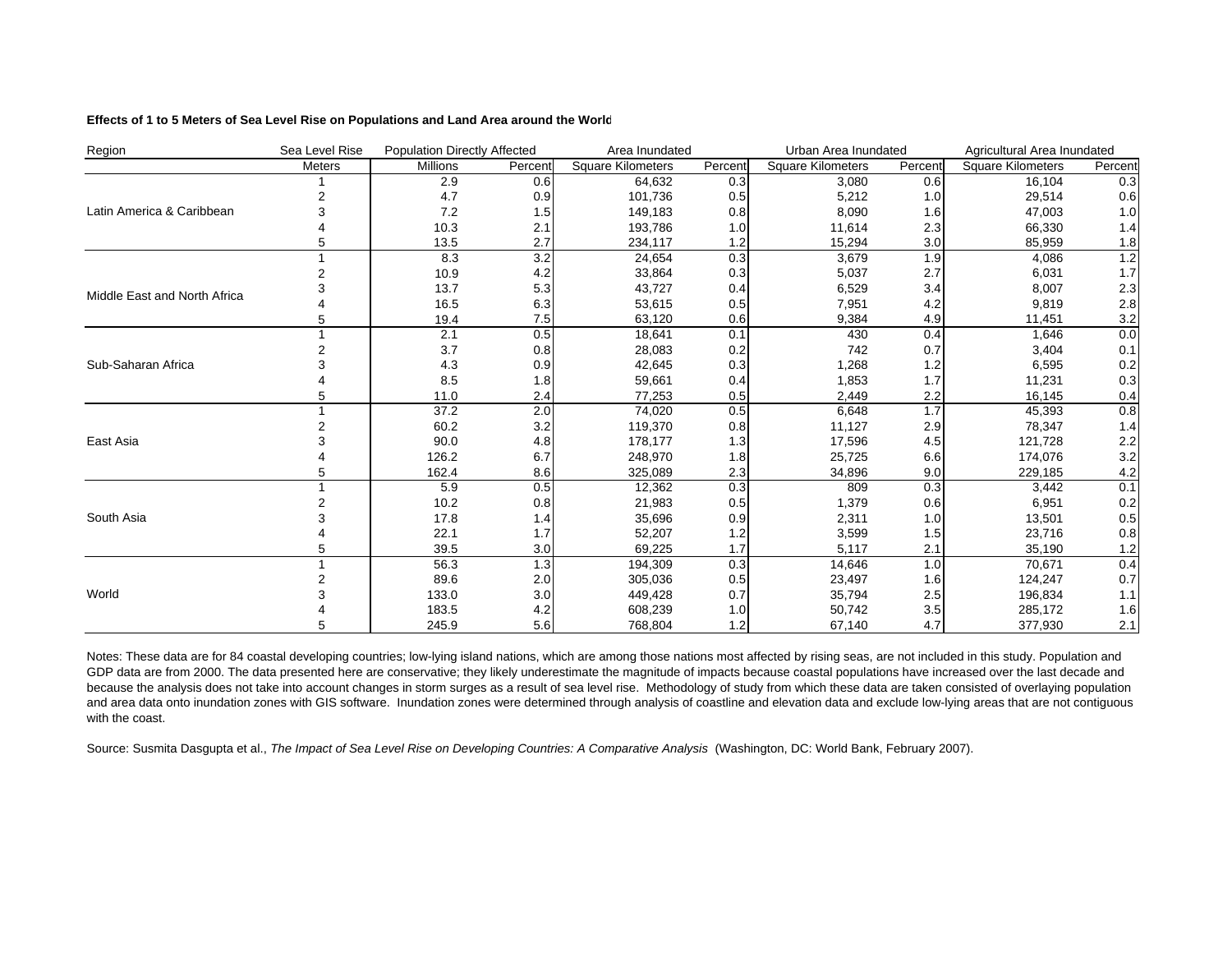## **Effects of 10 Meter Rise in Sea Level on Populations and Land Area around the World**

|                            | Population and Land Area in Low Elevation Coastal Zone | Share of Population and Land Area in Low Elevation Coastal Zone |                                   |                  |            |                 |                              |                |
|----------------------------|--------------------------------------------------------|-----------------------------------------------------------------|-----------------------------------|------------------|------------|-----------------|------------------------------|----------------|
|                            | Total                                                  | Urban                                                           | <b>Total Land</b>                 | Urban Land       | Share of   |                 | Share of Urban Share of Land | Share of Urban |
| Region                     | Population                                             | Population                                                      | Area                              | Areal            | Population | Population      | Area                         | Land Area      |
|                            | <b>Million People</b>                                  |                                                                 | <b>Thousand Square Kilometers</b> |                  | Percent    |                 | Percent                      |                |
| Africa                     | 56                                                     | 31                                                              | 191                               | 15               |            | 12              |                              |                |
| Asia                       | 466                                                    | 238                                                             | 881                               | 113 <sub>l</sub> | 13         | 18 <sub>1</sub> |                              |                |
| Europe                     | 50                                                     | 40I                                                             | 490                               | 56               |            |                 |                              |                |
| Latin America              | 29                                                     | 23I                                                             | 397                               | 33               |            |                 |                              |                |
| Australia and New Zealand  |                                                        |                                                                 | 131                               |                  |            |                 |                              | 13             |
| North America              | 24                                                     | 21                                                              | 553                               | 52               |            |                 |                              |                |
| <b>Small Island States</b> | 6                                                      |                                                                 | 58                                |                  | 13         | 13 <sub>l</sub> | 16                           | 13I            |
| World                      | 634                                                    | 360                                                             | 2,700                             | <b>279</b>       | 10         | 13 <sub>1</sub> |                              |                |

Note: "Low Elevation Coastal Zone" is defined as the "contiguous area along the coast that is less than 10 meters above sea level."

Source: Gordon McGranahan, Deborah Balk, and Bridget Anderson, "The Rising Tide: Assessing the Risks of Climate Change and Human Settlements in Low Elevation Coastal Zones," *Environment and Urbanization*, vol. 16, no. 1 (2007), pp. 17-37.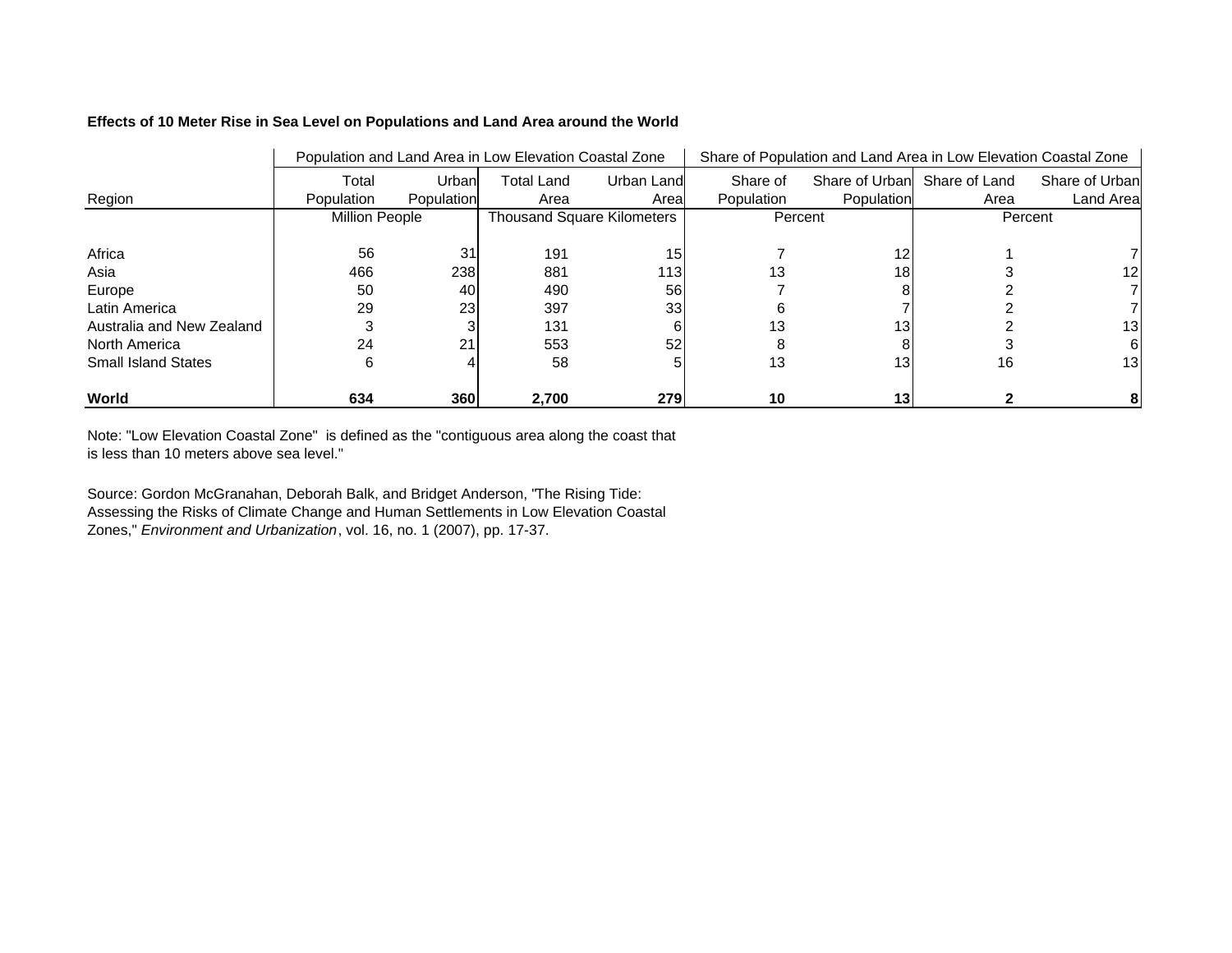|                                               |         |                       | Low- and  |
|-----------------------------------------------|---------|-----------------------|-----------|
|                                               |         |                       | middle-   |
|                                               |         | High-income           | income    |
| Cause                                         | World   | countries             | countries |
|                                               |         | <b>Million Deaths</b> |           |
|                                               |         |                       |           |
| Cardiovascular diseases                       | 17.1    | 3.0                   | 14.0      |
| Infectious and parasitic diseases, including: | 9.5     | 0.2                   | 9.3       |
| Diarrhoeal diseases                           | $2.2\,$ | 0.0                   | 2.1       |
| <b>HIV/AIDS</b>                               | 2.0     | 0.0                   | 2.0       |
| Tuberculosis                                  | 1.5     | 0.0                   | 1.4       |
| Malaria                                       | 0.9     | 0.0                   | 0.9       |
| Cancers, including:                           | 7.6     | 2.2                   | 5.4       |
| Trachea/bronchus/lung                         | 1.3     | 0.5                   | 0.8       |
| Respiratory infections                        | 4.3     | 0.3                   | 3.9       |
| Respiratory diseases                          | 4.0     | 0.5                   | 3.6       |
| Unintentional injuries                        | 3.9     | 0.3                   | 3.6       |
| Perinatal conditions                          | 3.2     | 0.0                   | 3.1       |
| Digestive diseases                            | 2.0     | 0.3                   | 1.7       |
| Intentional injuries                          | 1.6     | 0.2                   | 1.5       |
| Neuropsychiatric conditions                   | 1.3     | 0.5                   | 0.8       |
| Diabetes mellitus                             | 1.1     | 0.2                   | 0.9       |
| Diseases of the genitourinary system          | 0.9     | 0.2                   | 0.8       |
| Maternal conditions                           | 0.5     | 0.0                   | 0.5       |
| Nutritional deficiencies                      | 0.5     | 0.0                   | 0.5       |
| <b>All Causes</b>                             | 58.8    | 8.1                   | 50.6      |

## **Leading Causes of Death in the World, 2004**

Note: Sums do not always add to totals because WHO excludes some "residual populations" outside WHO member states from its income categories and because minor causes of death are omitted from list.

Source: Compiled by Earth Policy Institute from World Health Organization (WHO), "Mortality and Morbidity: Deaths - LMIC Countries by WHO Region," table for *The Global Burden of Disease: 2004 Update* (World Health Organization 2008)*,* at

www.who.int/healthinfo/global\_burden\_disease/estimates\_regional/en/index.html.

This is part of a supporting dataset for Lester R. Brown, **World on the Edge: How to Prevent Environmental and Economic Collapse** (New York: W.W. Norton & Company, 2011). For more information and a free download of the book, see Earth Policy Institute on-line at www.earth-policy.org.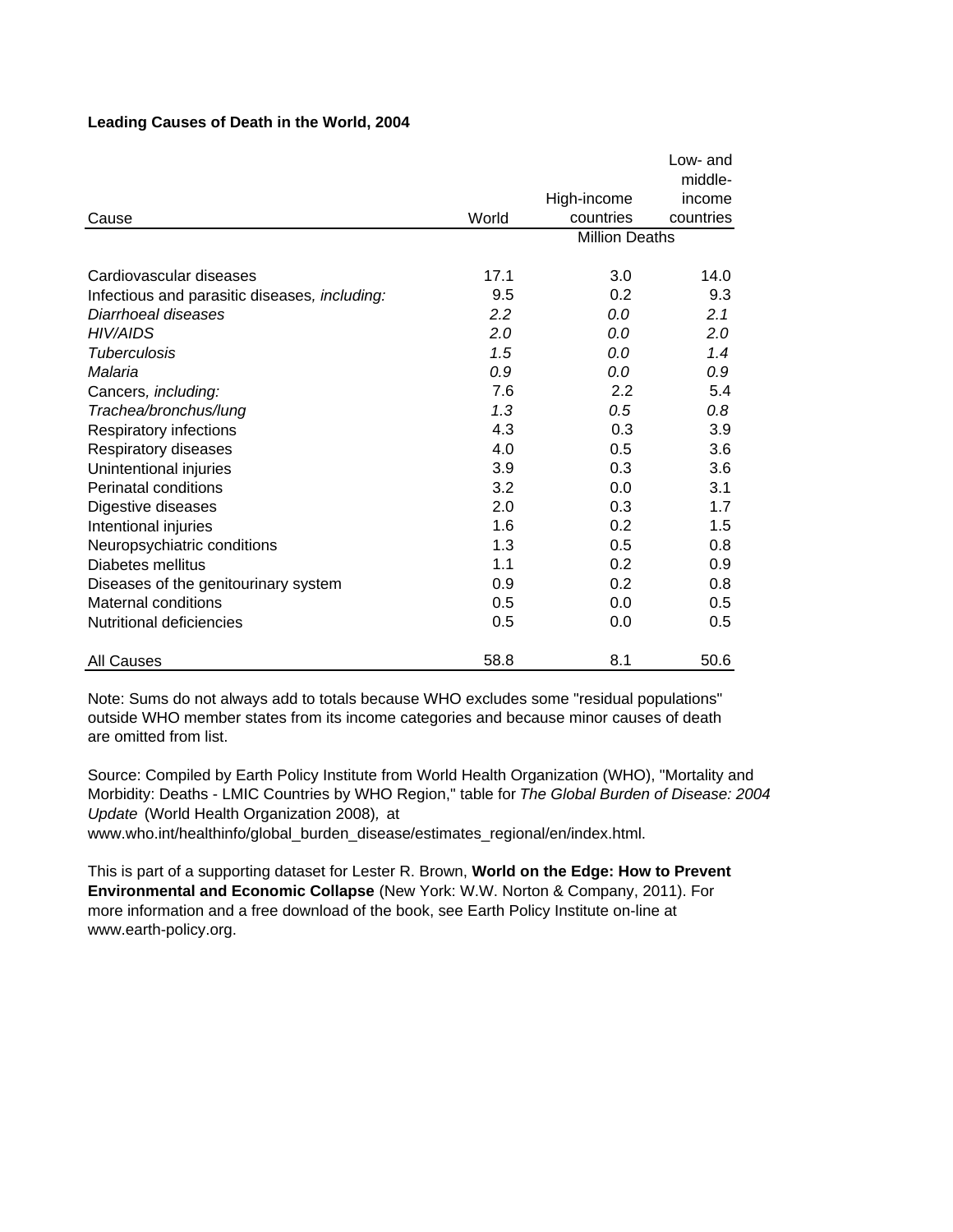### **Leading Causes of Death in China: Urban Population, 1982-2008**

|      | Malignant |                 |                 |                 |            |                           |                  |                 | Nervous         |                  | <b>Infectious Diseases</b> |                          |
|------|-----------|-----------------|-----------------|-----------------|------------|---------------------------|------------------|-----------------|-----------------|------------------|----------------------------|--------------------------|
|      | Neoplasms | Cerebrovascular | Heart           | Respiratory     | Injury and | Endocrine and             | <b>Digestive</b> | Genitourinary   | System          | Mental           |                            |                          |
| Year | (Cancer)  | <b>Diseases</b> | <b>Diseases</b> | <b>Diseases</b> | Poisoning  | <b>Metabolic Diseases</b> | <b>Diseases</b>  | <b>Diseases</b> | <b>Diseases</b> | <b>Disorders</b> | Tuberculosis               | Other                    |
|      |           |                 |                 |                 |            | Deaths per 100,000 People |                  |                 |                 |                  |                            |                          |
|      |           |                 |                 |                 |            |                           |                  |                 |                 |                  |                            |                          |
| 1982 | 115.2     | 124.4           | 117.7           | 48.5            | 29.6       |                           | 24.4             | 9.0             |                 |                  | 11.3                       |                          |
| 1983 | 114.2     | 118.6           | 119.3           | 49.4            | 30.8       |                           | 24.3             | 9.0             |                 |                  | 10.8                       |                          |
| 1984 | 116.2     | 116.3           | 124.6           | 48.4            | 29.5       |                           | 23.8             | 8.5             |                 |                  | 10.2                       | 8.1                      |
| 1985 | 113.9     | 117.5           | 131.0           | 50.9            | 32.5       |                           | 23.3             | 9.1             |                 |                  | 10.2                       | 7.9                      |
| 1986 | 114.7     | 114.5           | 124.9           | 48.1            | 31.1       |                           | 22.9             | 8.9             |                 |                  | 9.3                        |                          |
| 1987 | 132.0     | 125.9           | 92.8            | 91.8            | 46.5       | 9.0                       | 27.4             | 10.1            |                 |                  | 9.8                        |                          |
| 1988 | 119.1     | 116.6           | 84.0            | 85.8            | 43.8       | 8.8                       | 24.1             | 9.0             |                 |                  |                            | 8.3                      |
| 1989 | 124.9     | 122.0           | 91.9            | 93.0            | 43.3       | 8.7                       | 22.9             | 9.1             |                 |                  | 7.6                        |                          |
| 1990 | 128.0     | 121.8           | 92.5            | 92.2            | 40.4       | 10.2                      | 23.6             | 9.3             |                 |                  | 7.0                        |                          |
| 1991 | 123.9     | 116.5           | 82.4            | 84.2            | 39.9       | 10.1                      | 22.5             | 8.7             |                 |                  | 6.4                        |                          |
| 1992 | 125.8     | 122.7           | 85.1            | 97.8            | 40.4       | 11.5                      | 22.3             | 9.0             |                 | 6.6              |                            | $\overline{\phantom{a}}$ |
| 1993 | 126.5     | 124.2           | 85.6            | 99.2            | 38.8       | 12.1                      | 21.6             | 9.1             |                 | 6.9              |                            |                          |
| 1994 | 128.1     | 129.6           | 87.9            | 94.4            | 39.5       | 13.1                      | 20.6             | 8.9             | 5.0             | 7.0              |                            |                          |
| 1995 | 128.6     | 130.5           | 90.1            | 92.5            | 40.6       | 13.8                      | 19.5             | 9.2             | 5.1             | 7.2              |                            |                          |
| 1996 | 130.9     | 134.6           | 98.9            | 92.3            | 39.4       | 15.2                      | 19.4             | 9.1             | 5.1             | 6.8              |                            |                          |
| 1997 | 135.4     | 134.9           | 100.0           | 84.0            | 36.8       | 15.8                      | 36.8             | 8.9             | 5.8             | 6.9              |                            |                          |
| 1998 | 139.3     | 137.7           | 106.6           | 86.8            | 38.3       | 17.2                      | 18.7             | 9.3             | 5.8             | 7.0              |                            |                          |
| 1999 | 140.5     | 127.2           | 98.9            | 81.7            | 37.0       | 16.9                      | 17.9             | 8.9             | 5.3             | 6.7              |                            |                          |
| 2000 | 146.6     | 128.0           | 106.7           | 79.9            | 35.6       | 18.0                      | 18.4             | 9.0             | 5.5             | 6.7              |                            |                          |
| 2001 | 135.6     | 111.0           | 95.8            | 72.6            | 31.9       | 17.2                      | 17.1             | 8.6             | 5.2             | 5.4              |                            |                          |
| 2002 | 135.4     | 100.6           | 84.1            | 89.9            | 50.4       | 14.1                      | 19.6             | 9.7             | 5.2             |                  |                            |                          |
| 2003 | 134.5     | 105.4           | 76.2            | 77.3            | 32.6       | 14.1                      | 19.3             | 7.1             | 4.8             |                  |                            |                          |
| 2004 | 126.4     | 100.9           | 99.4            | 69.3            | 31.1       | 14.9                      | 17.1             | 9.5             | 4.6             |                  |                            |                          |
| 2005 | 126.0     | 116.6           | 98.2            | 69.0            | 45.3       | 13.8                      | 18.1             | 8.6             | 4.6             | 5.2              |                            |                          |
| 2006 | 144.6     | 93.7            | 90.7            | 69.3            | 32.4       | 17.6                      | 15.6             | 7.3             | 5.0             | 3.4              |                            |                          |
| 2007 | 176.2     | 115.5           | 100.6           | 80.9            | 37.6       | 20.4                      | 17.5             | 7.9             | 5.9             | 5.4              |                            |                          |
| 2008 | 167.0     | 120.8           | 121.0           | 73.0            | 31.3       | 21.1                      | 17.6             | 7.0             | 6.3             | 3.7              |                            |                          |

Notes:

"-" indicates data not available.

Perinatal diseases are excluded from this table.

Figures presented are those reported by Qin and Shi and the Chinese Ministry of Health. Jumps in data may not reflect actual trends.

Source: Compiled by Earth Policy Institute from Chinese Ministry of Health data cited in Qin Xue-jun and Shi Huan-zhong, "Major Causes of Death During the Past 25 Years in China," *Chinese Medical Journal* , vol. 120, no. 24 (2007), pp. 2,317-20, with updates from the Ministry of Health of the People's Republic of China, "Health Career Statistics Bulletins," at www.moh.gov.cn/publicfiles//business/htmlfiles/zwgkzt/pwstj/index.htm, viewed July 2010.